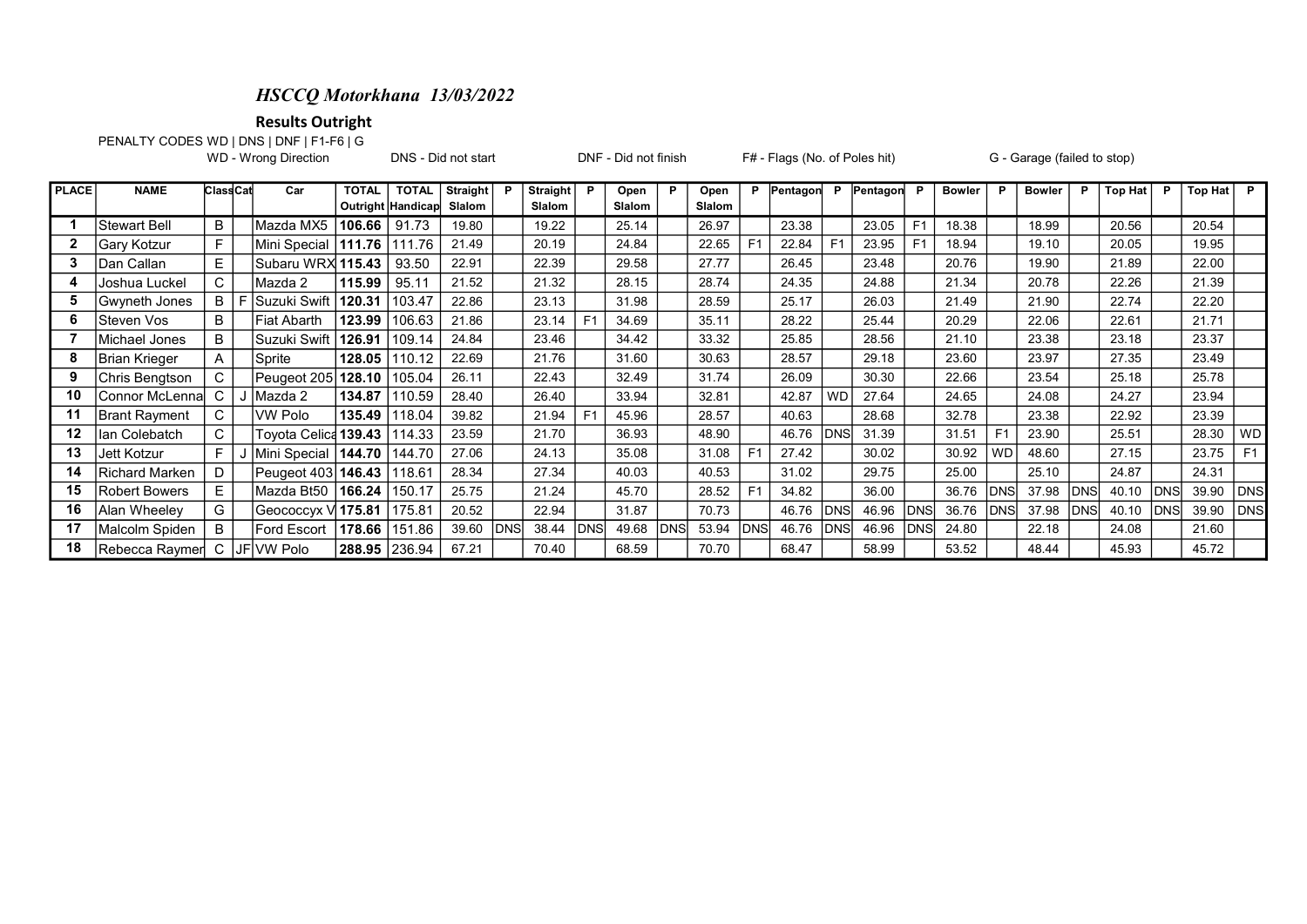## HSCCQ Motorkhana 13/03/2022

Results by Class

PENALTY CODES:WD | DNS | DNF | F1-F6 | G

WD - Wrong Direction **DNS** - Did not start DNF - Did not finish F# - Flags (No. of Poles hit) G - Garage (failed to stop)

| PLACE | <b>NAME</b>      | <b>Class Cat</b> |      | Car                         | <b>TOTAL</b>  | <b>TOTAL</b>      | <b>Straight</b> | P          | <b>Straight</b> | D              | Open   | P          | Open          |                | Pentagon | P              | Pentagon | - P            | <b>Bowler</b> | - P            | <b>Bowler</b> | P            | <b>Top Hat</b> | P     | Top Hat | P              |
|-------|------------------|------------------|------|-----------------------------|---------------|-------------------|-----------------|------------|-----------------|----------------|--------|------------|---------------|----------------|----------|----------------|----------|----------------|---------------|----------------|---------------|--------------|----------------|-------|---------|----------------|
|       |                  |                  |      |                             |               | Outright Handicap | Slalom          |            | Slalom          |                | Slalom |            | <b>Slalom</b> |                |          |                |          |                |               |                |               |              |                |       |         |                |
|       | Brian Krieger    | A                |      | Sprite                      | 128.05        | 110.12            | 22.69           |            | 21.76           |                | 31.60  |            | 30.63         |                | 28.57    |                | 29.18    |                | 23.60         |                | 23.97         |              | 27.35          |       | 23.49   |                |
|       | Stewart Bell     | в                |      | Mazda MX5                   | 106.66        | 91.73             | 19.80           |            | 19.22           |                | 25.14  |            | 26.97         |                | 23.38    |                | 23.05    | F <sub>1</sub> | 18.38         |                | 18.99         |              | 20.56          |       | 20.54   |                |
|       | Gwyneth Jones    | в                |      | Suzuki Swift                | 120.31        | 103.47            | 22.86           |            | 23.13           |                | 31.98  |            | 28.59         |                | 25.17    |                | 26.03    |                | 21.49         |                | 21.90         |              | 22.74          |       | 22.20   |                |
|       | ISteven Vos      | в                |      | Fiat Abarth                 | 123.99        | 106.63            | 21.86           |            | 23.14           | F <sub>1</sub> | 34.69  |            | 35.11         |                | 28.22    |                | 25.44    |                | 20.29         |                | 22.06         |              | 22.61          |       | 21.71   |                |
|       | Michael Jones    | в                |      | Suzuki Swift   126.91       |               | 109.14            | 24.84           |            | 23.46           |                | 34.42  |            | 33.32         |                | 25.85    |                | 28.56    |                | 21.10         |                | 23.38         |              | 23.18          |       | 23.37   |                |
| 5     | Malcolm Spiden   | в                |      | <b>Ford Escort</b>          | 178.66        | 151.86            | 39.60           | <b>DNS</b> | 38.44           | <b>DNS</b>     | 49.68  | <b>DNS</b> | 53.94         | DNS            | 46.76    | <b>DNS</b>     | 46.96    | <b>DNS</b>     | 24.80         |                | 22.18         |              | 24.08          |       | 21.60   |                |
|       | Joshua Luckel    | C                |      | Mazda 2                     | 115.99        | 95.11             | 21.52           |            | 21.32           |                | 28.15  |            | 28.74         |                | 24.35    |                | 24.88    |                | 21.34         |                | 20.78         |              | 22.26          |       | 21.39   |                |
|       | Chris Bengtson   | C.               |      | Peugeot 205 128.10          |               | 105.04            | 26.11           |            | 22.43           |                | 32.49  |            | 31.74         |                | 26.09    |                | 30.30    |                | 22.66         |                | 23.54         |              | 25.18          |       | 25.78   |                |
|       | lConnor McLennal | C                |      | I Mazda 2                   | 134.87        | 110.59            | 28.40           |            | 26.40           |                | 33.94  |            | 32.81         |                | 42.87    | <b>WD</b>      | 27.64    |                | 24.65         |                | 24.08         |              | 24.27          |       | 23.94   |                |
|       | Brant Rayment    | C.               |      | <b>VW Polo</b>              | 135.49        | 118.04            | 39.82           |            | 21.94           | F <sub>1</sub> | 45.96  |            | 28.57         |                | 40.63    |                | 28.68    |                | 32.78         |                | 23.38         |              | 22.92          |       | 23.39   |                |
| 5     | Ilan Colebatch   | C.               |      | Toyota Celica <b>139.43</b> |               | 114.33            | 23.59           |            | 21.70           |                | 36.93  |            | 48.90         |                | 46.76    | <b>DNS</b>     | 31.39    |                | 31.51         | F <sub>1</sub> | 23.90         |              | 25.51          |       | 28.30   | WD             |
| 6     | Rebecca Raymer   | C                | JFI. | VW Polo                     | 288.95 236.94 |                   | 67.21           |            | 70.40           |                | 68.59  |            | 70.70         |                | 68.47    |                | 58.99    |                | 53.52         |                | 48.44         |              | 45.93          |       | 45.72   |                |
|       | Richard Marken   | D                |      | Peugeot 403 146.43   118.61 |               |                   | 28.34           |            | 27.34           |                | 40.03  |            | 40.53         |                | 31.02    |                | 29.75    |                | 25.00         |                | 25.10         |              | 24.87          |       | 24.31   |                |
|       | lDan Callan      | E.               |      | Subaru WRX 115.43           |               | 93.50             | 22.91           |            | 22.39           |                | 29.58  |            | 27.77         |                | 26.45    |                | 23.48    |                | 20.76         |                | 19.90         |              | 21.89          |       | 22.00   |                |
|       | Robert Bowers    | Е                |      | Mazda Bt50   166.24         |               | 150.17            | 25.75           |            | 21.24           |                | 45.70  |            | 28.52         | F <sub>1</sub> | 34.82    |                | 36.00    |                | 36.76         | <b>DNS</b>     | 37.98         | <b>IDNS</b>  | 40.10          | IDNS  | 39.90   | <b>DNS</b>     |
|       | Gary Kotzur      | F                |      | Mini Special   111.76       |               | 111.76            | 21.49           |            | 20.19           |                | 24.84  |            | 22.65         | F <sub>1</sub> | 22.84    | F <sub>1</sub> | 23.95    | F <sub>1</sub> | 18.94         |                | 19.10         |              | 20.05          |       | 19.95   |                |
|       | Jett Kotzur      | F                |      | Mini Special                | 144.70        | 144.70            | 27.06           |            | 24.13           |                | 35.08  |            | 31.08         | F <sub>1</sub> | 27.42    |                | 30.02    |                | 30.92         | <b>WD</b>      | 48.60         |              | 27.15          |       | 23.75   | F <sub>1</sub> |
|       | Alan Wheeley     | G                |      | Geococcyx V 175.81   175.81 |               |                   | 20.52           |            | 22.94           |                | 31.87  |            | 70.73         |                | 46.76    | <b>DNS</b>     | 46.96    | <b>IDNSI</b>   | 36.76         | <b>DNS</b>     | 37.98         | <b>IDNSI</b> | 40.10          | IDNSI | 39.90   | DNS            |